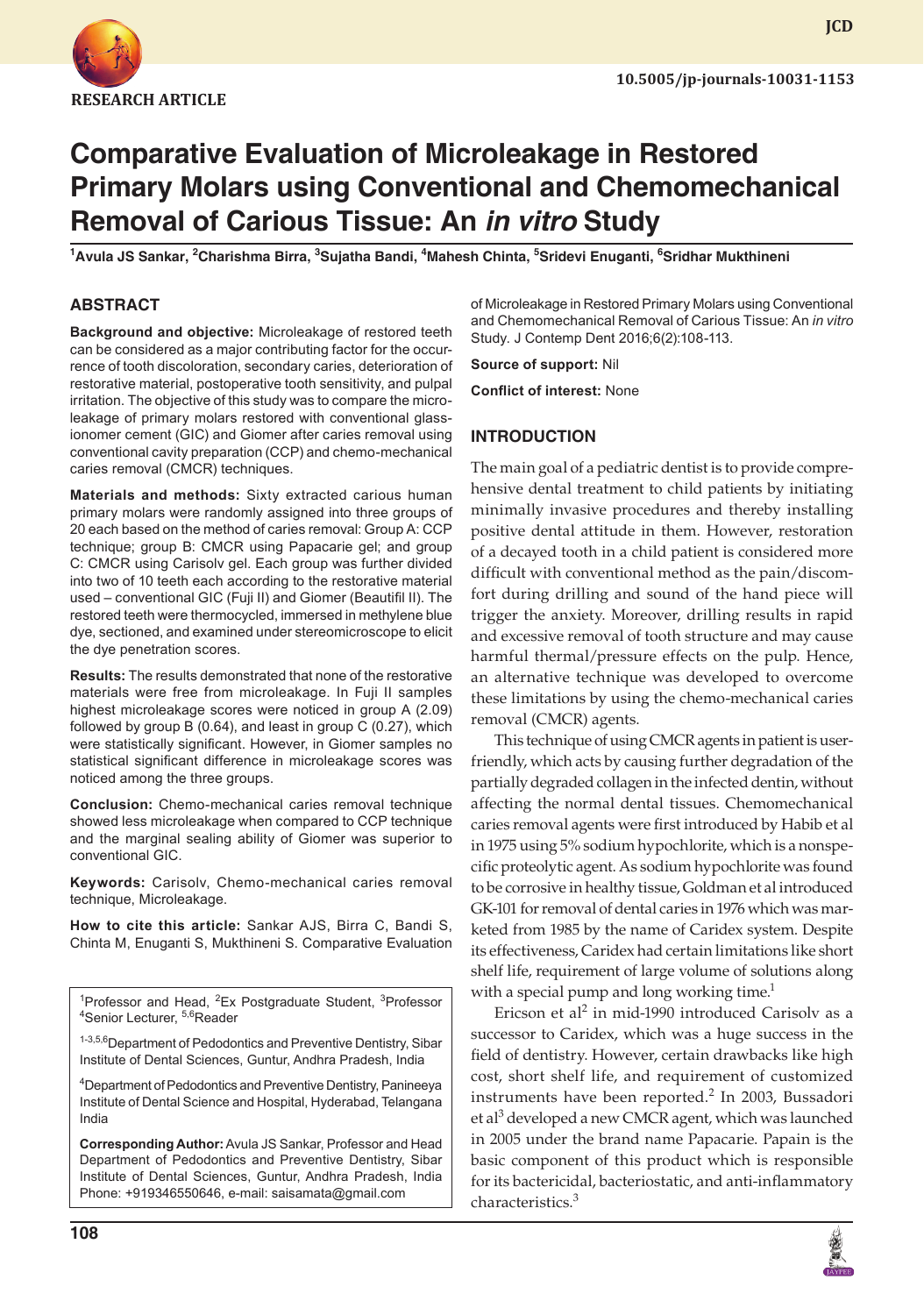The conventional GICs have many attractive features, such as minimal removal of sound tooth substance due to chemical adhesion to the tooth structure, good biocompatibility, slow fluoride release, and color almost similar to that of the tooth. However, there are few disadvantages like susceptibility to moisture contamination or dehydration during early stages of setting, slow rate of setting, low fracture toughness, and poor wear resistance.<sup>4</sup> In the continuing quest for improved glass-ionomer like restorative materials, Giomer was introduced which comprises inorganic filler particles (multifunctional glass filler and surface prereacted glass filler based on fluoro boro alumino silicate glass) and organic-resin matrix (bisphenyl-A glycidyl dimethacrylate/triethylene glycol dimethacrylate resin) having the properties of fluoride release and recharge of glass-ionomer cements (GIC) in addition to the excellent esthetic properties, along with ease of polishing, outstanding radio-opacity, wear resistance, and strength characteristics of resin composites.<sup>5</sup>

The most common cause for failure of the restorative materials is microleakage at the tooth-restoration interface. It is a major contributing factor to tooth discoloration, secondary caries, postoperative hypersensitivity, and pulpal irritation. Thus, the present *in vitro* microleakage study was conducted on primary molars restored with two restorative materials (conventional GIC and Giomer) following caries removal by conventional and CMCR methods (Papacarie and Carisolv).

## **MATERIALS AND METHODs**

Sixty extracted carious primary molars with open cavities (diameter ≥2 mm) and accessible to hand instruments were collected which were extracted for reasons like over retention, unwilling to undergo restorative treatment, or as a part of orthodontic treatment. The teeth with the presence of cracks, multisurface caries lesions, pulpal involvement, and developmental anomalies were excluded. The selected teeth were cleaned with universal scaler no. 11 and stored in distilled water with few thymol crystals added to it until use.

The teeth were divided into three groups of 20 teeth each depending on the method of caries removal advocated as: Group A: Conventional cavity preparation; group B: Using Papacarie gel (F & A Laboratory Formulations Ltd, Brazil); and group C: Using Carisolv gel (Medi Team Co., Sweden).

In group A specimens, the carious tissue was removed by conventional method using carbide straight fissure bur (No. 330) in high-speed hand piece under water spray. Complete caries removal was verified by visual (absence of any discoloration) and tactile examination (smooth passage of explorer and absence of a catch or tug back sensation).

In group B, teeth with carious lesions were filled with Papacarie gel. After 30 seconds when the gel turned turbid, the softened carious dentin was scraped away using a sterile spoon excavator in pendulum movement. The procedure was repeated as many times as necessary, until the color of the gel remained unchanged or the cavity appeared vitreous.

In group C, Carisolv gel was dispensed into the carious lesion and allowed to act for 30 seconds. The infected tissue was removed with specialized manual instrument supplied by the manufacturer. The procedure was repeated until the gel remained unclear. The cavities were considered caries free using visual inspection and probing.

After completing the caries removal, cavities were cleaned with sterile cotton pellets, washed and dried in all the groups. Each group was further divided into two subgroups of 10 teeth each according to the restorative material used: Conventional GIC (Fuji II, GC Corporation, Tokyo, Japan) and Giomer (Beautifil II, Shofu Dental Corporation, Osaka, Japan).

Ten teeth in each group were conditioned with 10% poly acrylic acid for 20 seconds, rinsed with water, and dried with cotton pellets. Test material I (Fuji II) was mixed at 2:1 ratio (P:L) with agate spatula using folding method. The mixed material was placed into the prepared cavity using a cement carrying instrument, which were further protected with petroleum jelly to avoid desiccation.

The remaining sample teeth  $(n=10)$  in all the groups were etched with 37% phosphoric acid gel for 10 seconds, rinsed with water, and air died. Using an applicator tip, a coat of bonding agent was applied and light cured for 20 seconds. Further, these cavities were restored with test material II (Beautifil II) in incremental manner and light cured for 30 seconds (as per the manufacturer's instructions).

The teeth were coated with nail varnish except for 1 mm around the restoration margins. All the specimens were subjected to thermocycling at a temperature of 5 and 55 $\degree$ C ( $\pm$ 1 $\degree$ C) for 100 cycles with a dwell time of 30 seconds. Later the teeth were immersed in 1% methylene blue dye for 24 hours. After removal from the dye, the varnish coating was removed with acetone solution and the teeth were thoroughly rinsed with water and dried with tissue papers.

The specimens were mounted on acrylic resin blocks and the teeth were sectioned buccolingually with the help of safe sided diamond disk in a slow-speed micromotor. Photo micrographs of the cut sections were observed under stereo microscope at 20× magnification. The degree of microleakage was evaluated by the amount of dye penetration from occlusal margin to the base of cavity and scoring was given according to the evaluation criteria put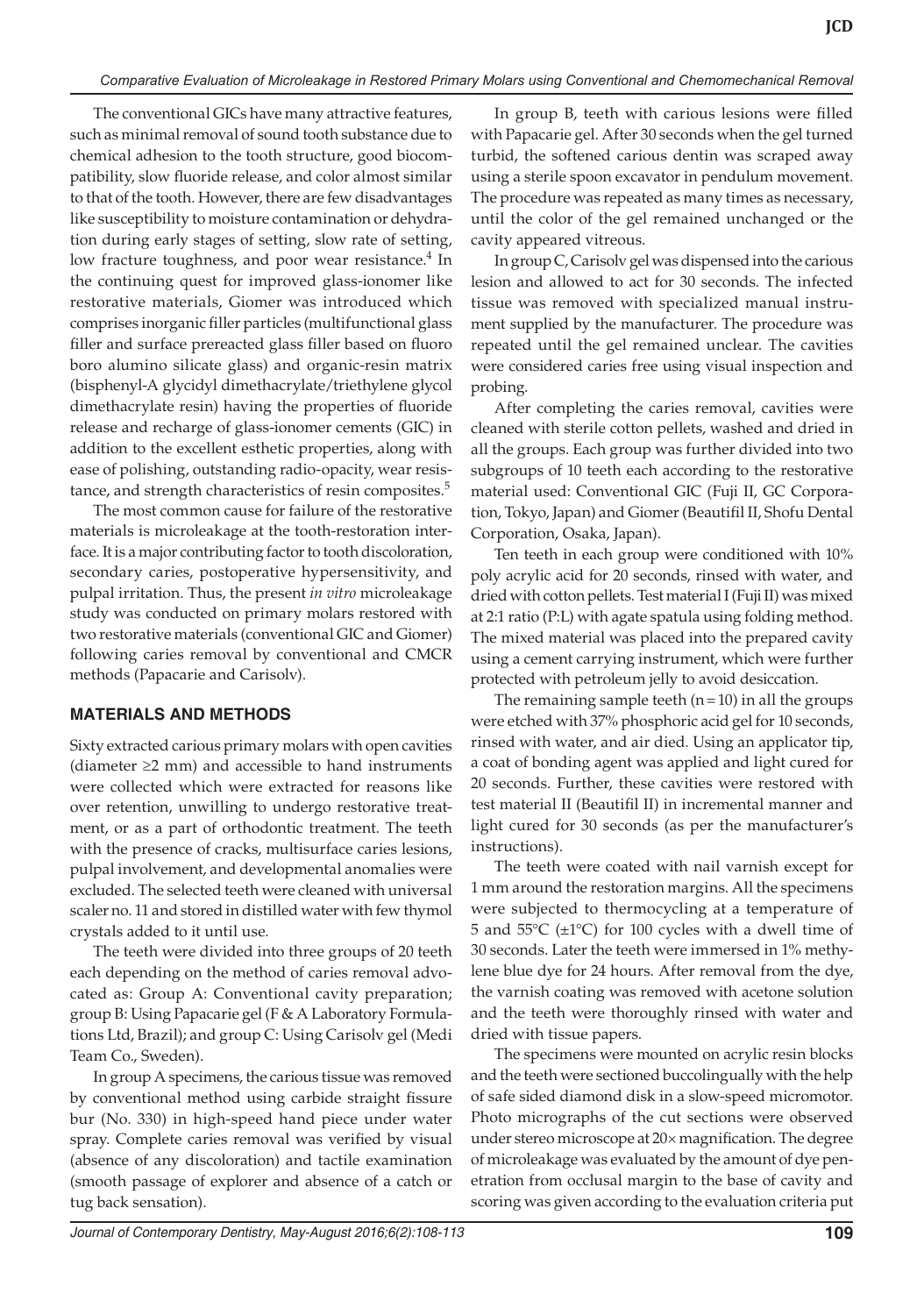

**Figs 1A to D:** Stereomicroscope and photomicrographs at 20× magnification

forth by Castro and Feigal  $(2002)^6$  (Figs 1A to D). As the whole procedure was carried out by a single operator, a second investigator randomly evaluated the specimens and gave scoring for the same. As the interexaminer variability was not statistically significant, the values given by the first investigator were only considered. The scores thus obtained were tabulated and subjected to statistical analysis (Kruskal-Wallis H test and Mann-Whitney U test).

## **RESULTS**

The present *in vitro* study was designed to know the degree of microleakage at the tooth-restoration interface. The cavity preparation protocols followed were conventional and two different CMCR methods. The two restorative materials compared in this study were conventional GIC (Fuji II) and Giomer (Beautifil II).

In test material I (Fuji II), there was statistically significant difference in microleakage between three groups with group A (2.09) showing highest microleakage followed by group  $B(0.64)$  and least in group  $C(0.27)$ whereas test material II (Beautifil II) showed no significant difference among the three groups (Table 1). When both the materials were compared, the mean microleakage scores with conventional GIC were significantly higher compared to Giomer (Table 2).

| <b>Table 1:</b> Pairwise comparison of microleakage of three groups |
|---------------------------------------------------------------------|
| in tested materials                                                 |

|                                                                | Fuji II                     |                                                                 | Beautifil II          |                                 |  |
|----------------------------------------------------------------|-----------------------------|-----------------------------------------------------------------|-----------------------|---------------------------------|--|
| Group                                                          | $Mean \pm SD$ p-value       |                                                                 | $Mean \pm SD$ p-value |                                 |  |
| A                                                              | $2.09 \pm 1.22$ 0.008*      |                                                                 | $0.18 \pm 0.40$ 0.748 |                                 |  |
| B                                                              | $0.64 \pm 0.67$ Significant |                                                                 |                       | $0.27 \pm 0.47$ Not significant |  |
| A                                                              | $2.09 \pm 1.22$ 0.002*      |                                                                 | $0.18 \pm 0.40$ 0.748 |                                 |  |
| C                                                              | $0.27 \pm 0.47$ Significant |                                                                 |                       | $0.27 \pm 0.47$ Not significant |  |
| B                                                              | $0.64 \pm 0.67$ 0.243       |                                                                 | $0.27 \pm 0.47$ 1.000 |                                 |  |
| C                                                              |                             | $0.27 \pm 0.47$ Not significant $0.27 \pm 0.47$ Not significant |                       |                                 |  |
| *Statistically significant if p < 0.05; HS: Highly significant |                             |                                                                 |                       |                                 |  |

| Material     | N  | $Mean \pm SD$   | p-value     |
|--------------|----|-----------------|-------------|
| Fuji II      | 30 | $1.0 + 1.17$    | $0.03*$     |
| Beautifil II | 30 | $0.26 \pm 0.44$ | Significant |

#### **DISCUSSION**

In the present era, with better understanding of the caries process, the concept of extension for prevention has taken an "U" turn and became prevention of extension with maximum focus on conservation of portion of dental hard tissues though demineralized but uninfected. This became a possibility with the advent of new caries removal techniques and adhesive restorative materials.

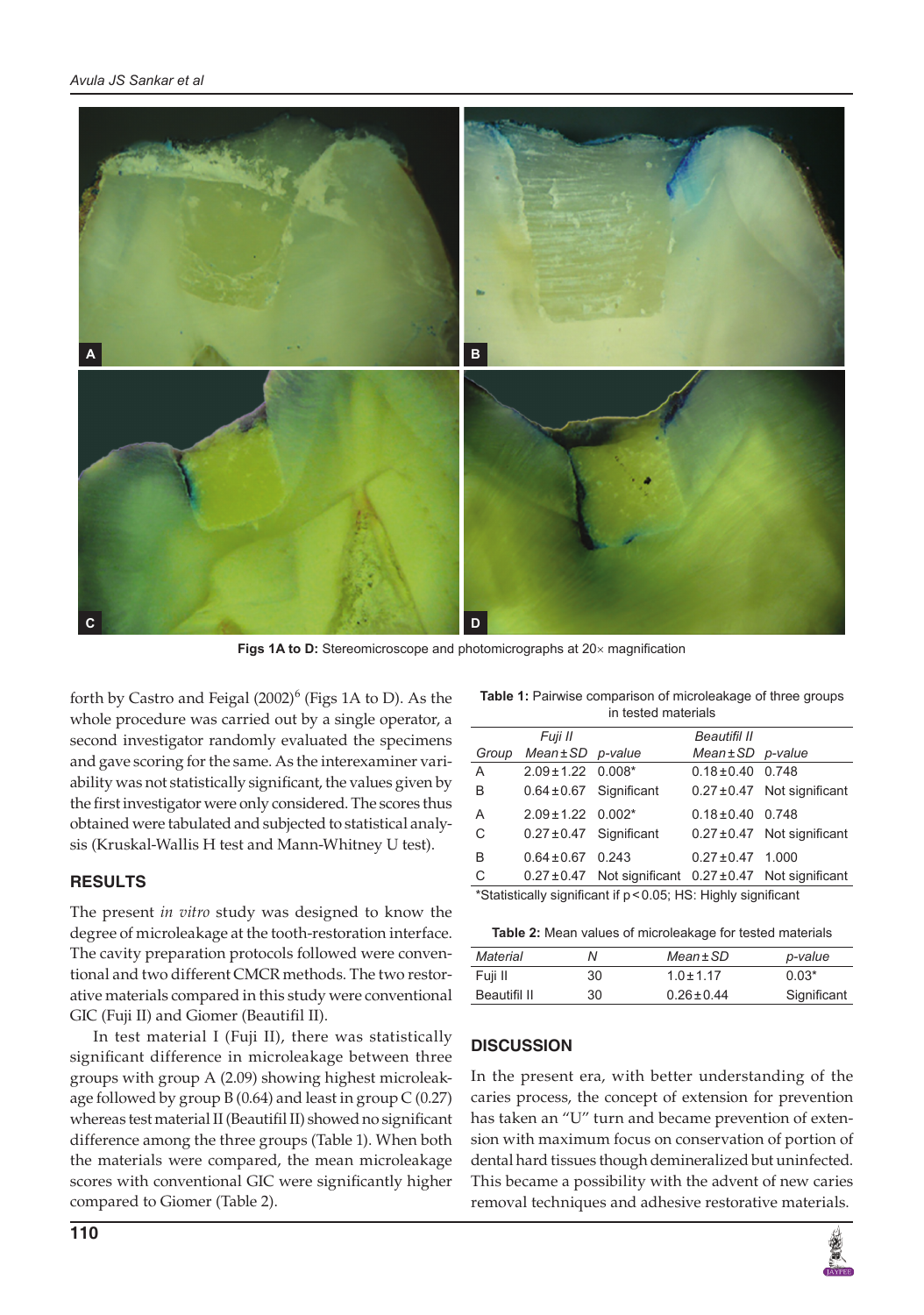Caries excavation has traditionally been performed according to mechanical principles using drills and sharpedged hand instruments. But this method cannot judge the amount of carious dentin to be removed due to lack of objective clinical markers. It also causes discomfort, pain, and often needs administration of local anesthesia. Chemo-mechanical caries removal was developed to overcome these barriers. The main advantageous properties of CMCR agents include tissue-specific action (able to differentiate between infected and affected dentin), effective removal of smear layer, and less traumatic for the patient. Chemo-mechanical caries removal gels promote dissolution of predegraded collagen of carious lesion without affecting adjacent healthy tissues (chemical action) followed by removal of this softened carious tissue by gentle excavation (mechanical action) which avoids pain stimuli.<sup>7</sup> The mode of caries removal may affect the quality of bonding of restorative material to the tooth structure to a considerable extent. Henceforth, conventional caries removal technique and CMCR gels (Carisolv and Papacarie) were compared in this laboratory study.

The Carisolv system consists of a gel with sodium hypochlorite and amino acids along with special hand instruments. Even though sodium hypochlorite is a nonspecific deproteinizing agent, the capability to selectively remove carious dentin was attributed to the buffering effect of the amino acid mixture, originally intended to reduce the aggressiveness of sodium hypochlorite on sound dentin and to enhance disrupting effect on degenerated collagen with in carious dentin.<sup>8</sup> The chlorination affects the secondary or quaternary structure of collagen by breaking hydrogen bonding, which would soften this carious tissue and reduce the pressure required for removal of infected dentin.<sup>9</sup> The chloride present in the gel does not seem to be able to interact with collagen fibrils of sound dentin since they are protected by mineral crystals.10

Another CMCR agent used in this study was papainbased gel, i.e., Papacarie which means "eating caries." Papain is a proteolytic enzyme with bactericidal, bacteriostatic, and anti-inflammatory characteristics. The main advantage of this new enzyme based gel is that it can be more specific by digesting only denatured collagen (after the triple helix integrity is lost) than the sodium chlorite-based agents.<sup>11</sup> Flindt<sup>12</sup> demonstrated that papain acts only on infected tissues because they lack plasmatic antiprotease called Al antitrypsin, which is only present in sound tissues and inhibits protein digestion. The absence of Al antitrypsin enzyme in infected tissues allows papain to break the partially degraded molecules. In addition to papain, Papacarie also contains chloramines which are mainly used to chemically soften the carious dentin. Carisolv being most commonly used,

efficient and time tested; this material was selected for the present study to compare its efficacy.

Restoring carious teeth is one of the major treatment needs in pediatric dentistry. Even though conventional GIC is reasonably a good dental restorative material for child patients, new versions of improved GIC's were developed by adding other materials with more desirable properties, one such development was Giomer. Giomer has unique feature of a stable surface prereacted glass core (S-PRG) that is coated with an ionomer lining in a resin matrix which allows for protection of the glass core from moisture, giving it long-term esthetics and durability with fluoride ion release and recharge.<sup>13,14</sup> Hence, these two restorative materials (conventional GIC and Giomer) were chosen in the current study.

The parameter intended to assess in the present study was microleakage at the tooth-restoration interface as it is one of the important factors affecting the longevity of restoration. Most of the restorative materials show varying degree of marginal leakage which originates in several circumstances, i.e., dimensional changes from mismatch between the coefficient of thermal expansion of the tooth and restorative material or between the elastic modulus of the tooth and the restorative material, lack of adaptation between the restoration and tooth structure that may result from polymerization shrinkage of the restorative material.15

Microleakage can be assessed by various methods like radioisotopes, dyes, air pressure, neutron activation analysis, bacterial penetration, pH changes, and scanning electron microscopy, but dyes and radioisotopes are the most commonly used. Several dye penetration studies have been performed using methylene blue, india ink, basic fuschin, crystal white as well as flourescin.<sup>16</sup> In this study, the dye used as a measure of microleakage was 1% methylene blue because it can penetrate better than other solutions due to its size that is smaller than the smallest bacteria, easy for handling and inexpensive.<sup>17-19</sup> Since the *in vitro* studies do not reflect all the variables present in patient mouth, thermocycling was done to mimic intraoral environment to some extent. Specimens were thermocycled 100 times since more than 100 cycles have been shown to be unnecessary.<sup>20</sup>

The results of this study demonstrated that none of the tested materials were absolutely free from microleakage, but conventional GIC exhibited significantly more microleakage than Giomer ( $p=0.03$ ). It could be due to PRG particles present in Giomer which exhibit a stable glass ionomer hydrogel that surrounds an inner fluoridated glass core. $21$  The glass ionomer phase of the PRG filler surface has the ability to form an ion exchange bond with the inorganic component of dentin that results in resindentin bonds more resistant to hydrolytic breakdown.<sup>22,23</sup>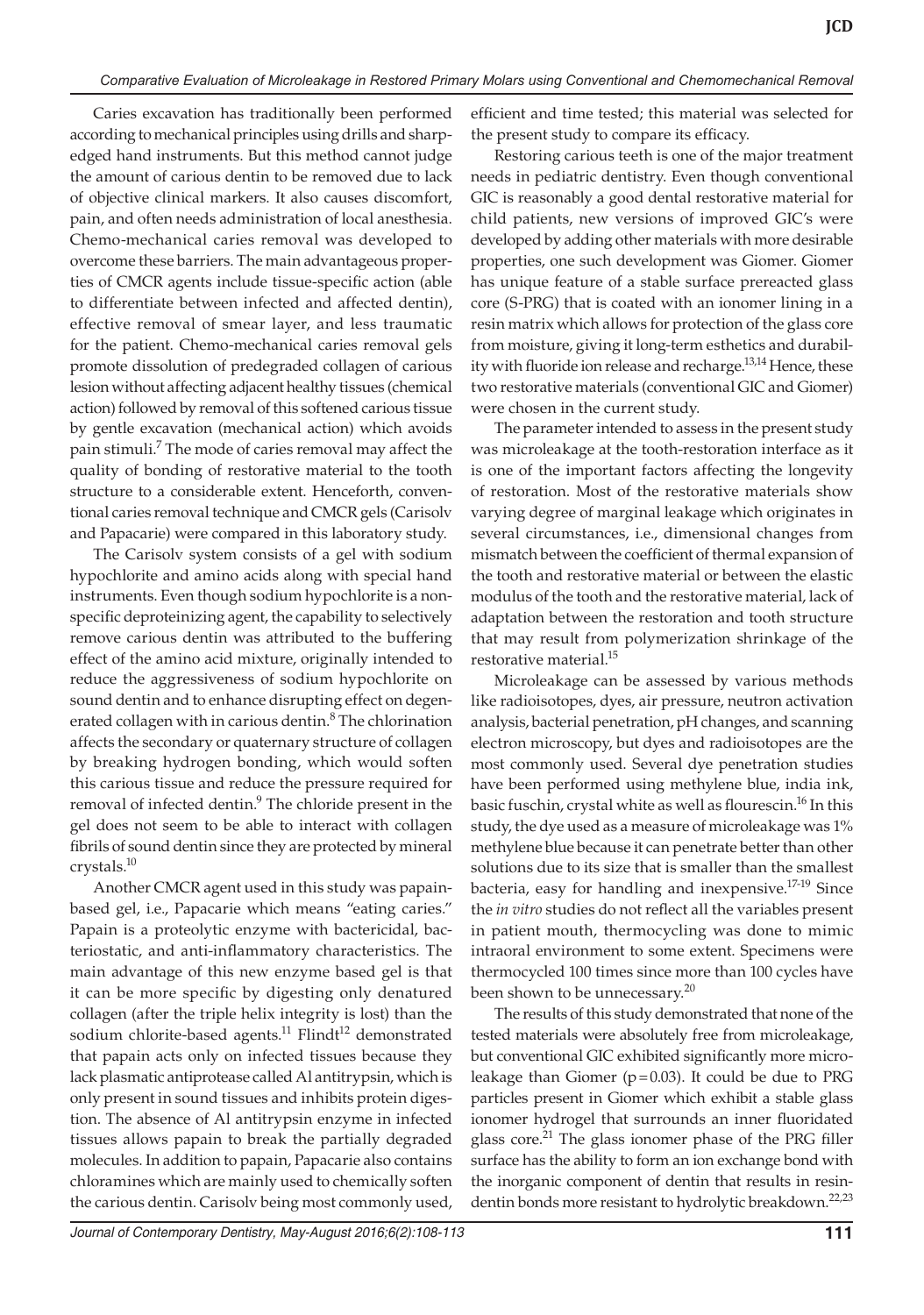Ferriera et al $^{24}$  obtained more microleakage scores with conventional GIC in their study which was attributed to the reduced setting time of glass ionomer that does not allow proper flow of the material and consequently disrupts the marginal seal. In addition to that, increased solubility and porous nature of this material are important factors which might promote the potentiality to microleakage. The granulated texture of glass ionomer viewed under the stereomicroscope confirmed its high microleakage scores in a study conducted by Gupta et al.<sup>25</sup> Another study by Mali et al<sup>26</sup> also observed maximum microleakage for Fuji II than composite and compomers whereas Walse and Hembree<sup>27</sup> established minimum microleakage with GIC contradicting the results of the present study.

Among all the tested groups, group A exhibited highest microleakage, when conventional GIC was used, the probable reason for this could be formation of smear layer during CCP which would interfere with the adhesion of restorative material. Use of conventional burs has resulted in smooth and regular dentin surface with a smear layer and is expected to form weaker bonding with adhesive systems.<sup>28</sup> Tanumihraja et al<sup>29</sup> and Banomyong et al<sup>30</sup> reported that the chemical bonding of glass ionomer is not greatly influenced by conditioning of the dentin surface. The less aggressive poly alkenoic acid of glass ionomer cleans the tooth surface, removes the smear layer only up to 0.5 to 1 µm depth without denuding hydroxyapatite.<sup>31</sup> But when Giomer was used for the same method of cavity preparation there was less microleakage which might be referred to removal of smear layer using acid etchant and application of bonding agent that facilitates adhesion of material to the tooth structure.

Irrespective of the material used, group C exhibited least microleakage, the probable reason might be that Carisolv created a change in the structure and morphology of dentin surface, which affected the sealing of margins and reduction of the micropermeability. Studies proved that following the use of Carisolv on the dentin surface, there was no sign of a smear layer and dentin tubules had opened completely and showed unclear porosity, which is similar to the microscopic pattern following the use of phosphoric acid, which in turn increases surface energy, improves wetting potential, and thereby increasing the adhesiveness of the material to the tooth structure. $10,32-35$  The results of the present study were in accordance with the study conducted by Maru et al<sup>36</sup> which concluded that CMCR gels showed less microleakage due to more irregular and rougher surfaces with modified smear layer than conventional rotary preparation. On the contrary, Mousavinenasab and Jafary<sup>37</sup> have found that Carisolv failed to remove

Group B demonstrated significantly less microleakage compared to group A. It was shown that Papacarie removes the smear layer completely and exposes dentinal tubules similar to total etch technique.<sup>3</sup> Bertassoni and Marshall<sup>38</sup> resoluted that Papacarie promotes superficial degradation of collagen fibrils independent of a preceded partial degradation due to bacterial action. So, the irregular surfaces observed in Papacarie-treated cavities could provide a suitable surface for superior adhesion and less marginal leakage in group B samples. Out of the two CMCR gels tested, Carisolv was found to be better than Papacarie, even though the difference was not significant which might be due to the more aggressive proteolytic action of hypochlorite present in the Carisolv.

Along with the advantages like conservation of tooth structure, reduction of pain and stress, CMCR technique has some disadvantages like longer working time than drilling and complaints of bad smell and taste by few patients with Carisolv.<sup>3,39,40</sup> The CMCR agents are still not in a position to replace rotary instruments as they cannot remove the enamel overlying the caries or access to small/interproximal carious lesions, still they can be used as a viable alternative to conventional technique in specific situations.

Certain limitations of this study include the use of natural lesions where standardization of the variables like shape of the lesion, location, depth, type, consistency, and the activity status is not possible. In addition, the carious lesions in extracted teeth may respond differently to excavation than the teeth in function since an outward flow of fluid has been reported in *in vivo* dentin which is partly ameliorated by using freshly extracted teeth. Since the teeth in laboratory studies were not subjected to mechanical stress, occlusal wear, and other biological factors, long-term clinical studies are required to critically evaluate the relevance of these *in vitro* studies.

#### **CONCLUSION**

Within the limitations of this *in vitro* study, the following conclusions could be drawn:

- When compared to CCP, CMCR technique has proved to be superior.
- • Out of the two CMCR agents used, the microleakage scores were less with Carisolv than Papacarie.
- Irrespective of the method followed for caries removal, Giomer was proved to be efficient in maintaining good adhesion to the tooth structure when compared to conventional GIC.